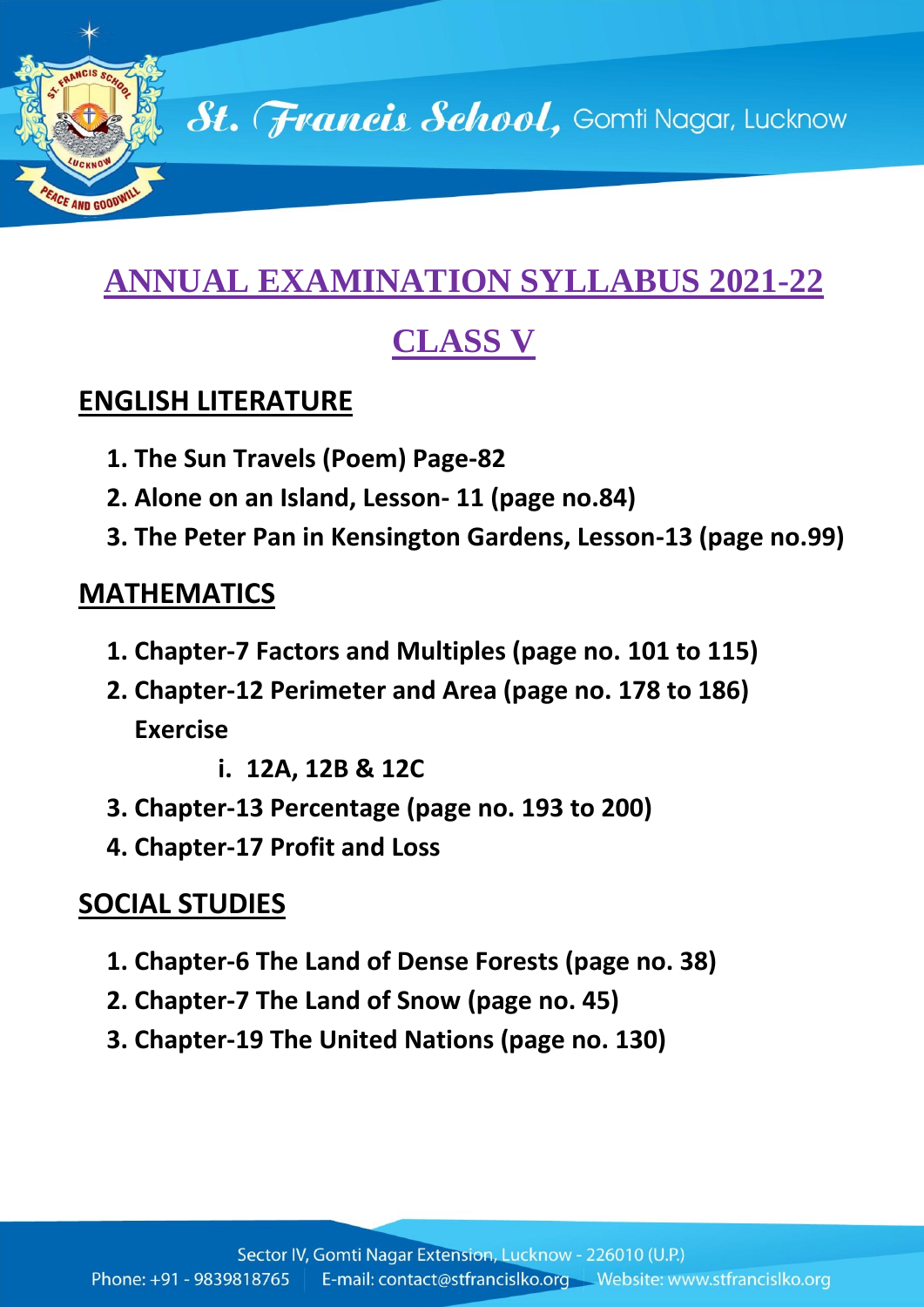

# **SCIENCE**

- **1. Chapter-1 Human Body: The Circulatory System (page no.11)**
- **2. Chapter-2 Human Body- The Skeletal System (page no.19)**

# **ENGLISH LANGUAGE**

- **1. Chapter-11 Tenses (page no.63)**
- **2. Chapter-16 Prepositions (page no.101)**
- **3. Chapter-17 Conjunctions (page no. 109)**
- **4. Chapter-20 Direct and Indirect Speech (page no. 124)**
- **5. Formal Letter**
- **6. Comprehension**

# **GENERAL KNOWLEDGE**

- **1. Chapter-6 Harry Potter in Town (page no. 14)**
- **2. Chapter-10 Homophones (page no. 190**
- **3. Chapter-24 Molded Metals (page no.38)**
- **4. Chapter-29 Tribes of the World (page no. 45)**
- **5. Chapter-34 Indian food platter (page no. 52 to 53)**
- **6. Chapter-44 India at the Commonwealth Games (page no. 67)**
- **7. Quiz-a-thon (page no. 80)**
- **8. Current Affairs**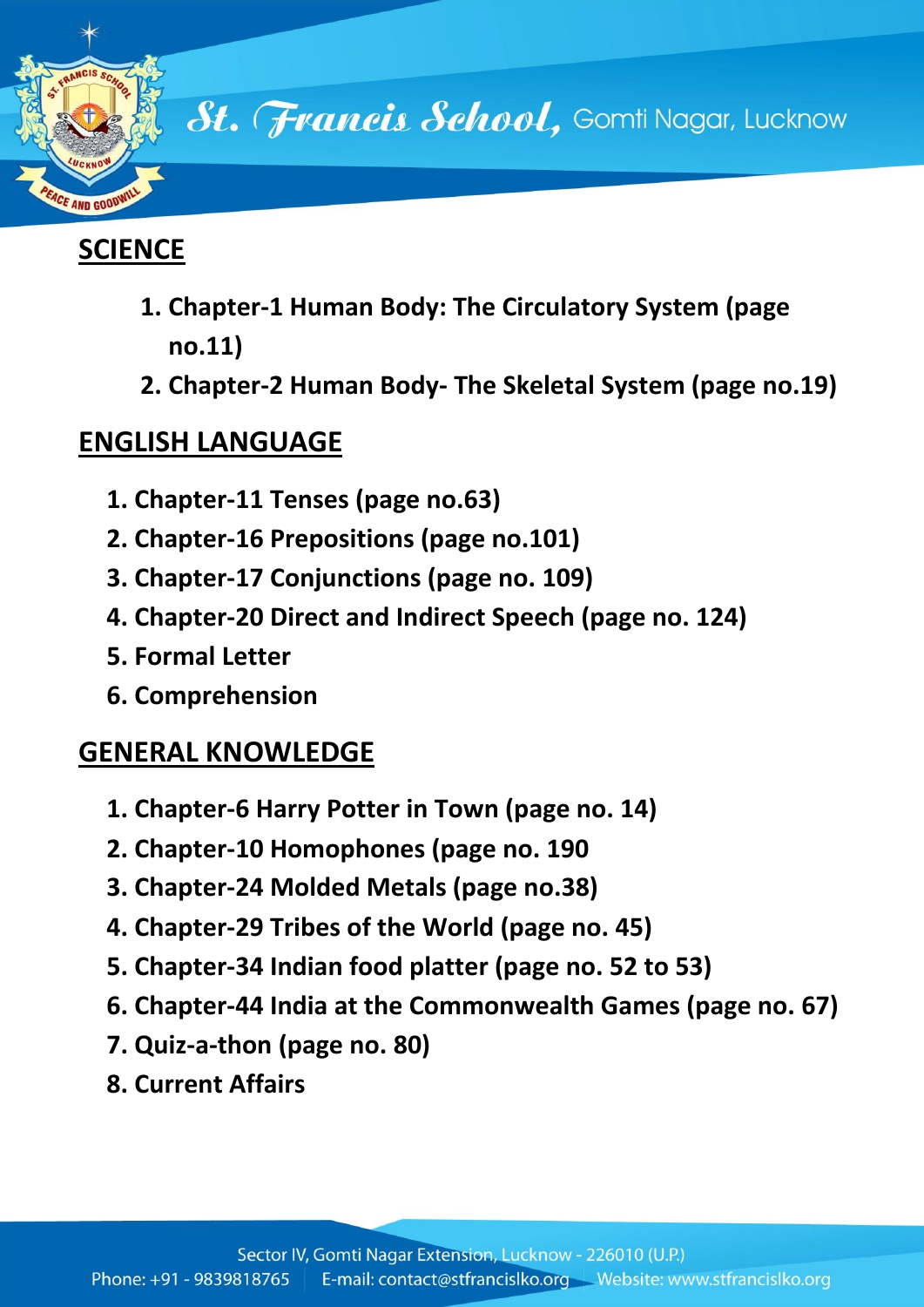

# **MORAL SCIENCE**

- **1. School Prayers**
- **2. Moral based questions**

### **COMPUTER**

- **Chapter-2 Computer Software**
- **Chapter-5 Presentation Software- Special Effects**
- **Chapter-6 An Introduction to scratch Programming**
- **Chapter-7 Internet Services**

#### **HINDI LANGUAGE**

- **1.**
- **2.**
- **3.** पाठ 11– अव्यय शब्द
- **4.**
- 5. पाठ 19- निबंध- लेखन
- **6.** पाठ 1– भाषा लिपि और व्याकरण
- **7.**
- -तत्सम- तद्भव (अनाज से गेहूँ तक)
- –श्रुतिसम भिन्नार्थक शब्द (अस से अनिष्ठ तक)
- उपसर्ग (अति से कु तक)